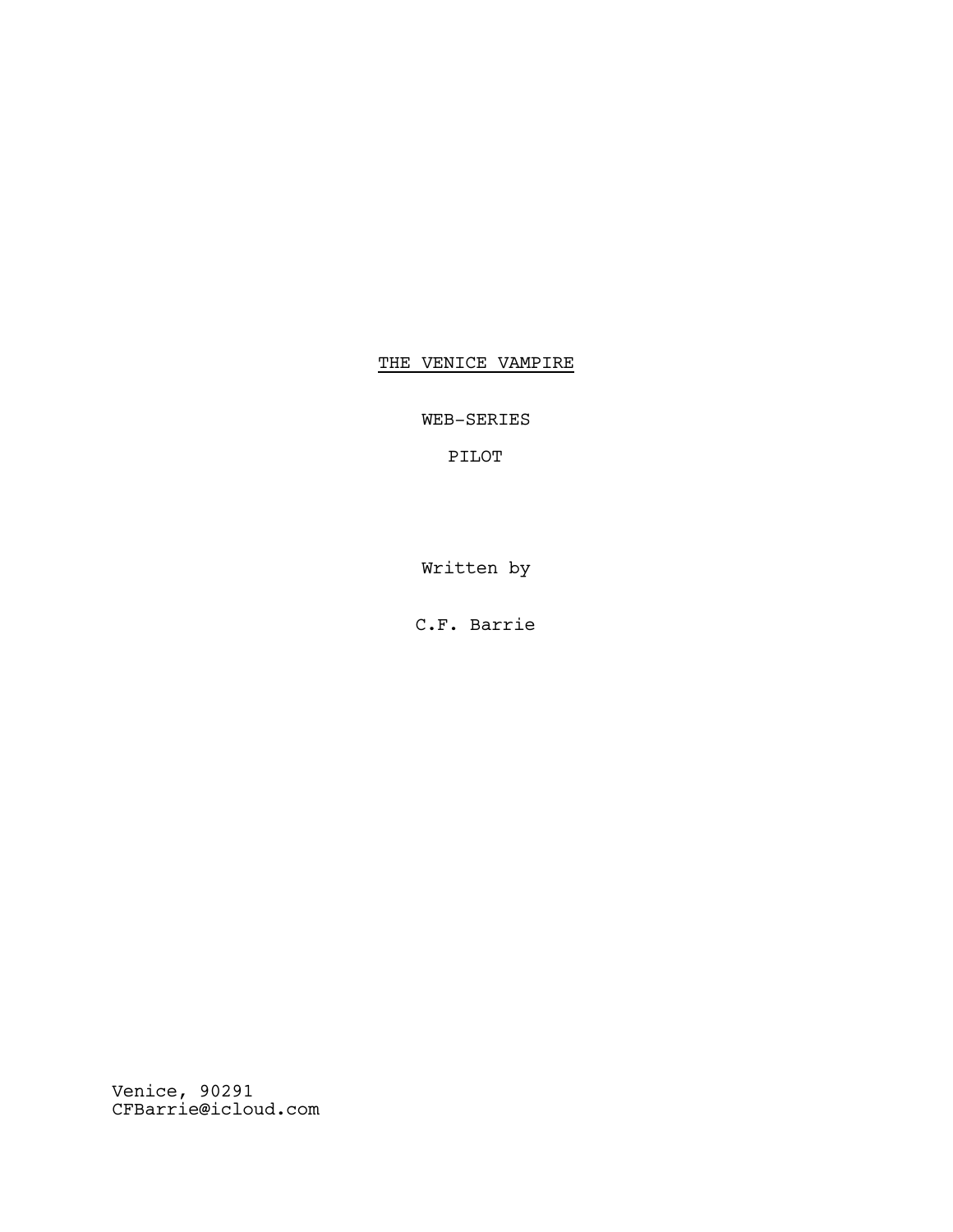# **INT. YOGA STUDIO - VENICE - MORNING**

Sunlight streams through large, bare windows into an ongoing yoga class while an undercurrent of soft AMBIENT MUSIC PLAYS amongst GROANS and GRUNTS of exertion.

A man's legs, draped with white linen pants, move through rows of sweaty, chic, Lulu Lemon'd students holding Utkatasana (chair pose).

> YOGA INSTRUCTOR And breathe in... hold, two, three, four... release.

The class stands-- sighs of relief. Everyone looks in lust towards the teacher as we rise up his body.

> YOGA INSTRUCTOR (CONT'D) What I practice as a Breatharian, is about harnessing the energy in the air, not needing to extract it from food... living off the air!

We follow the BACK of the Yoga Instructor. A MALE STUDENT, with a HERMES scarf wrapped around his head and lightly tinted GUCCI sunglasses can't take his eyes off the Instructor.

> YOGA INSTRUCTOR (CONT'D) Other side! Transitioning into Warrior Three. Yoga's all about balance. Uniting one side with the other. Use the breath!

The class groans.

YOGA INSTRUCTOR (CONT'D) Plant the right leg firmly into the ground reach down, down, down... to the core of the earth. Ground. (adjusts a student) Lift the left leg, high, high! Reach it back, extend the arms forward... (continues on) Reach, reach! You are the string the universe wants to pluck! Tune yourself.

The class drips in sweat.

YOGA INSTRUCTOR (CONT'D) And hold, two, three, four, five, six... do you hate me yet?!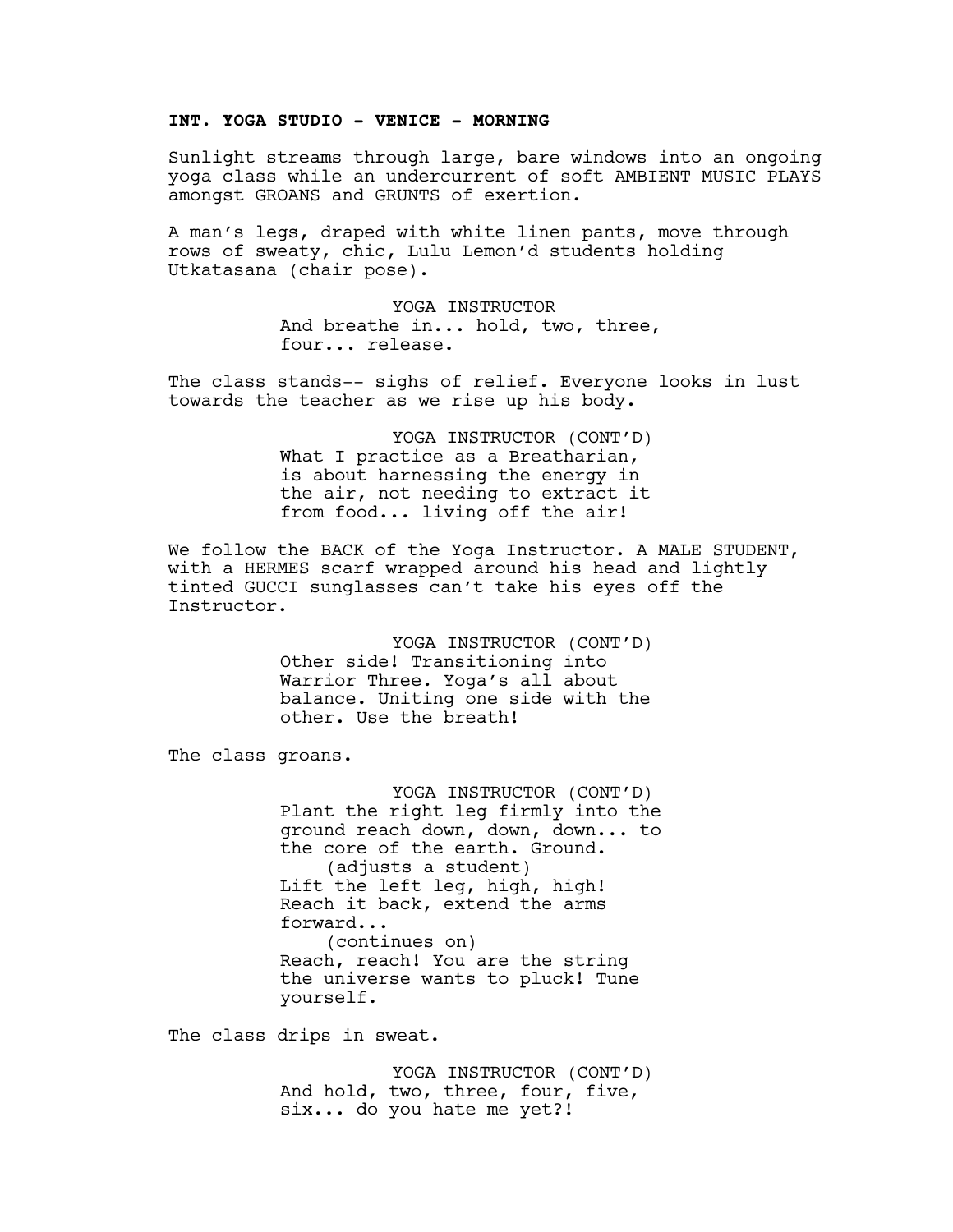The class laughs through their pain-- a couple students fall out of pose.

```
YOGA INSTRUCTOR (CONT'D)
Seven, eight, nine... nine...
nine... nine... nine...
    (laughs)
And release.
```
Another sigh from the class; relief.

The instructor reaches his mat at the top of the room. We follow the back of his head-- his face still hidden from us.

> YOGA INSTRUCTOR (CONT'D) (following his own instruction) Inhale the arms up. Exhale fold forward and take your last vinyasa or child's pose... wherever you're at today.

The class pushes through one last vinyasa.

The instructor returns to Tadasana (mountain pose) as we PAN around his head TO REVEAL: DRACO BLANC (forever 33), tall, dark, and devastatingly handsome, and... a VAMPIRE!

> DRACO Relaxing now, transitioning into Savasana. Corpse pose... this is where we are transformed, let it all go.

In an effortless bend, he sits down into Siddhasana (seated pose)-- almost floating.

The class collapses onto their backs.

DRACO (CONT'D) It was when I met an obscure yogi in the foothills of the Himalayas, gosh, must be two thousand years now, that I dedicated my death to Breatharianism.

(deep inhale) There's nourishment in the air-- Prana. I'm proof of these miracles this world has. I no longer live in the shadows. Using my breath as sustenance, I was able to ween myself off the curse of blood sucking and can now roam freely in the light.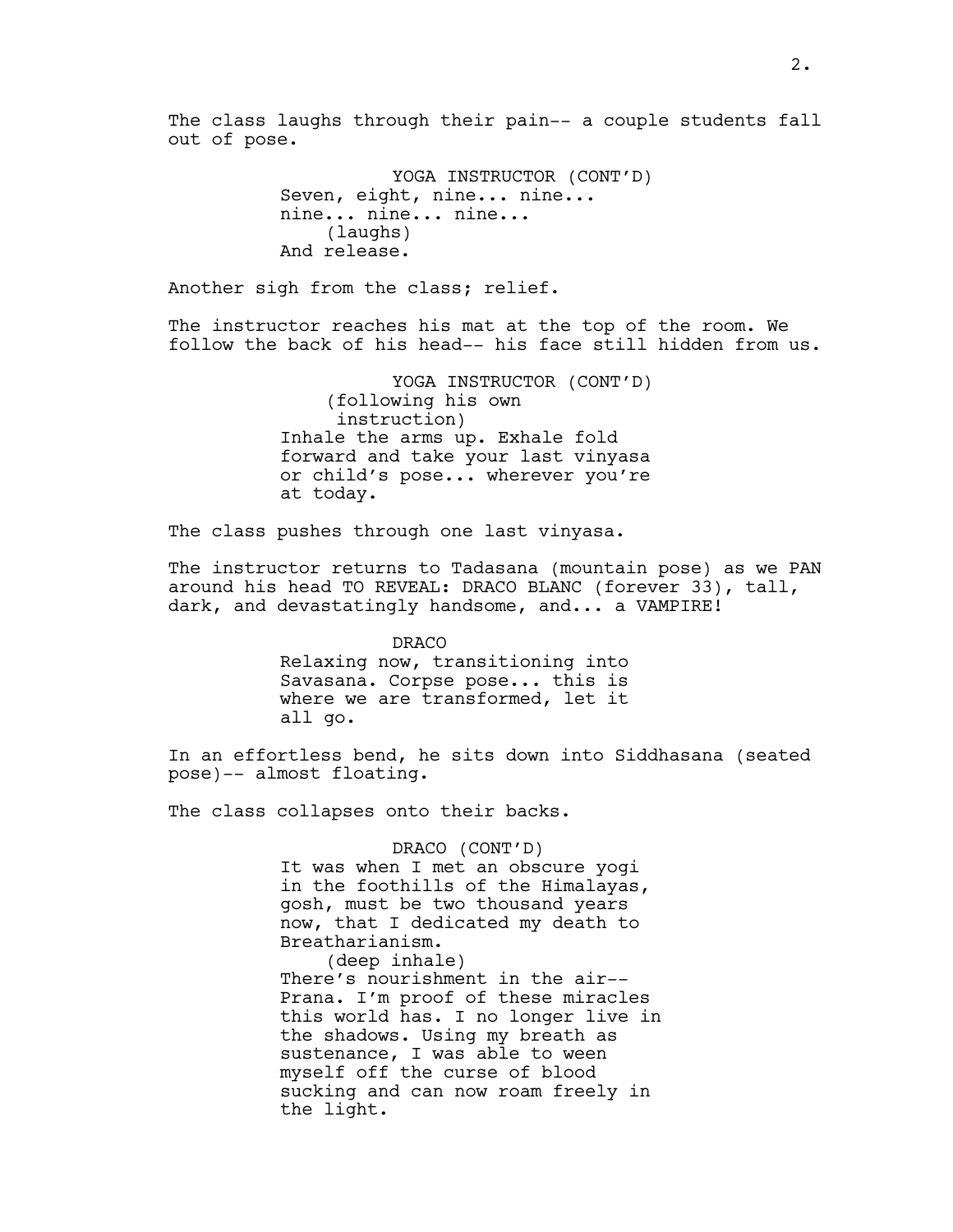Feel your breath waving up and down, in and out. Feel the energy in it. Free yourself.

The class is quiet; a BURP, light TOOT; a GURGLING stomach.

Draco finds an OCEAN SOUND TRACK on his phone. He has a swath of CRYSTAL SOUND BOWLS in front of his mat; grabs a MALLET.

DING. DING. DING.

DRACO (CONT'D) Breathing in... two, three and let it all go, exhaling out two, three, four. Continue...

A LOUDER FART comes from THAT GUY in the back.

DRACO (CONT'D) Feel the exhilaration, what it means to align with your core. Uncover the real you. Be one with who you are. Yoga means union... unite yourself.

ETHERIC SOUNDS-- Draco plays the bowls.

That Guy begins to SNORE. Most of the students glance over, a disapproving scowl on their face.

Draco stops playing. The sound continues to reverberate. He lights a stick of PALO SANTO.

The last crystal bowl sounds alchemize into the ether. OCEAN SOUNDS WAVE IN and OUT. Draco lifts a HANDBELL.

DING. DING. DING.

DRACO (CONT'D) Deep inhale as we return to the body. Bringing small movements to the fingers and toes.

The class wiggles; except for That Guy-- he's out.

DRACO (CONT'D) I guess some of us don't want to come back yet! (class chuckles) Let's take those arms overhead and give ourselves a big stretch from finger to toe tips! (orgasmic noises) Right?!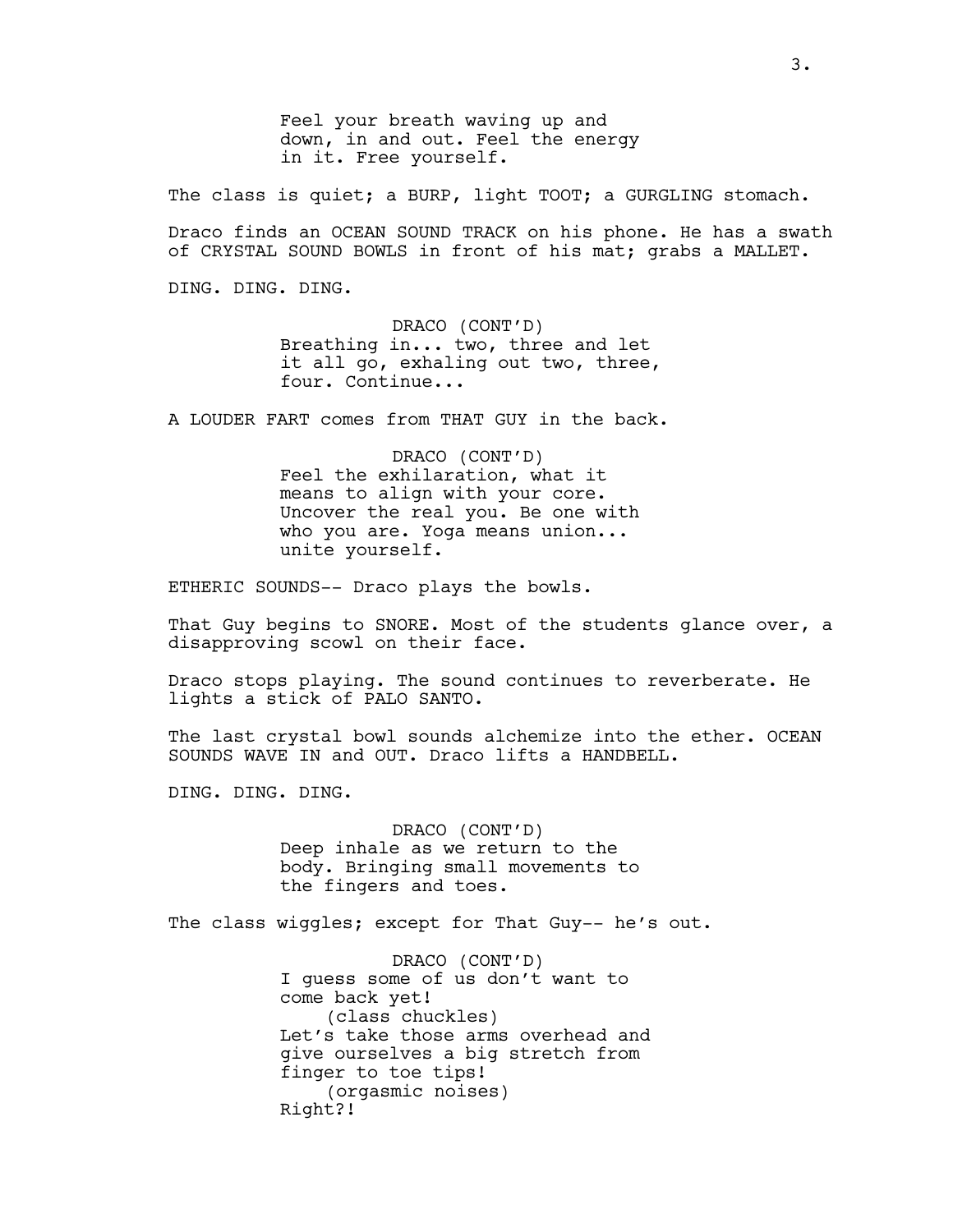That's the good stuff right there. And now we'll draw the knees into the chest... Rolling onto your right side... exhale completely as you plant your left hand into the floor. Inhale to find your way into a comfortable seated position.

A couple more dainty farts amongst the WAVE SOUNDS.

A few ladies look around-- proof it wasn't them.

DRACO (CONT'D) Let's gently exhale all of the air from the lungs as we find the intention you started with. What did you dedicate this effort to? How has it taught you? Changed you?

The class seems to roll their closed eyes as That Guy's snore explores all notes in the musical scale.

> DRACO (CONT'D) Now inhale your intention. Fill your body with that energy. (the class inhales deeply) And we'll end with a long 'Sat' and brief 'Nam'.

CLASS Saaaaaaaaat nam.

That Guy wakes. He does a lazy bear roll onto his side.

DRACO Truth is my name, truth is my identity. Namaste. (bows) If this is your first time in my class, I'm Draco Blanc and I'm the Venice Vampire. (big fang smile) Are there any questions about today's class?

All raise their hands-- except That Guy.

SUPER:

THE VENICE VAMPIRE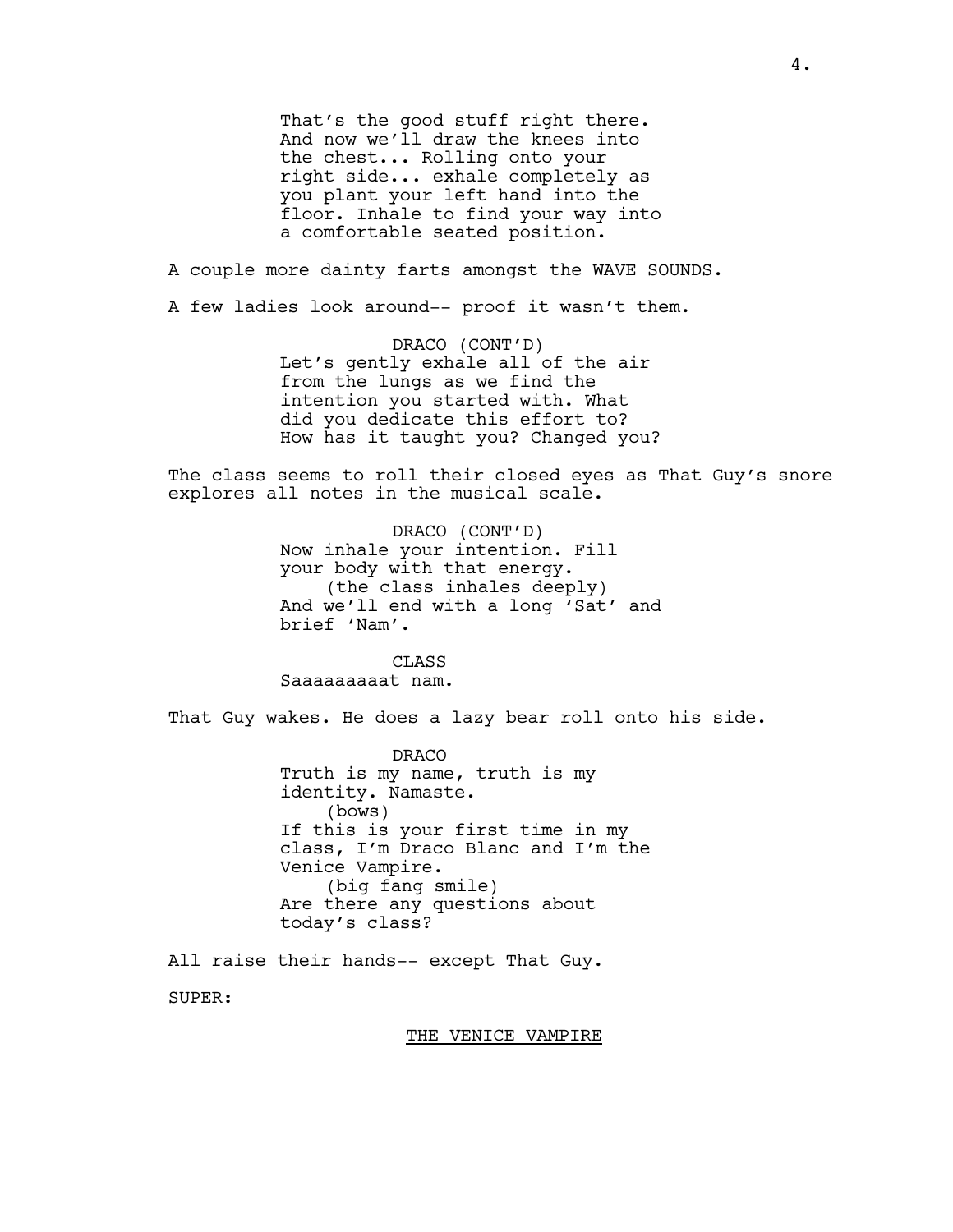# **EXT. YOGA STUDIO/VENICE BOARDWALK - DAY**

Students pour out of the studio. Draco follows with a plate of fruit, engaged in convo with two gorgeous ladies, albeit trend victims, MANDI (27), BECKI (28), and two strapping men, TOMAS (35) and IGMAR (36)-- all swoon over him.

Draco places the fruit on a makeshift altar by the door.

MANDI I'm interested in breatharianism...

BECKI

Me too!

**MANDT** 

How'd you start? Just stop eating?!

#### DRACO

You have to be extremely aware of the energy you are breathing in and that starts with the thoughts you think.

**TOMAS** But what about the calories you're burning? I just can't wrap my head around that, no matter how often--

MANDI O.M.G. if I didn't have to eat... it'd be sooo great for my career.

BECKI Ugh, me tooooooo!

TOMAS What's your profession?

MANDI I'm an actor! I know, sucha cliche!

TOMAS Have I seen you in anything?!

MANDI Not yet! I'm magnetizing at the moment. And what do you do?

TOMAS

I'm a G.P.

Mandi and Becki look to him with a blank stare.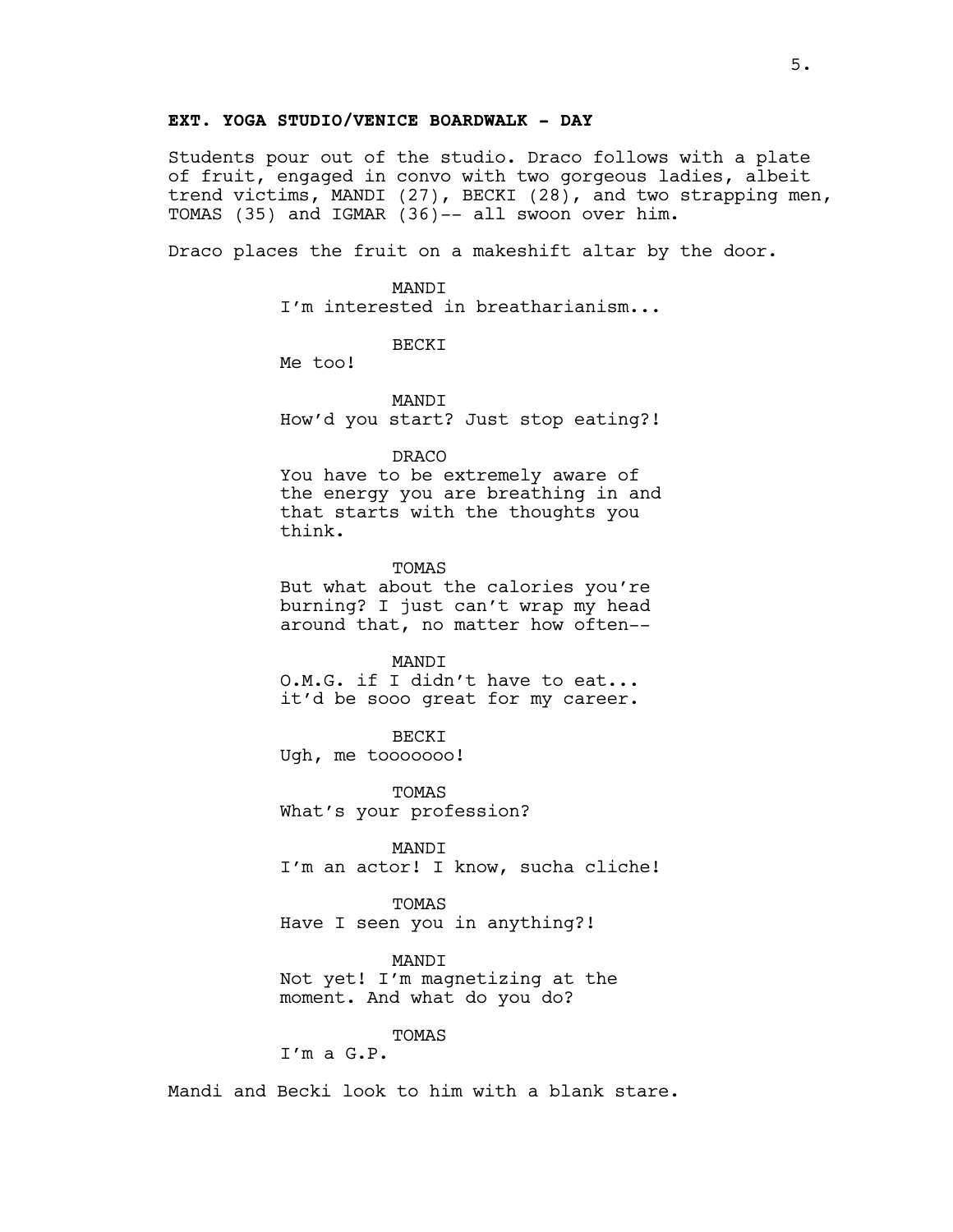The stares continue.

TOMAS (CONT'D) I'm a medical physician.

**BECKT** You're a doctor?!

Mandi and Becki make eyes to one another-- Hello!

TOMAS

Yep. (back to Draco) But for real... How can you live without food?

DRACO What is food?

TOMAS

Well, in essence, energy from the sun.

DRACO I breathe the sun, that's all the energy I need. You have to be in the proper place to do it, physically, mentally, spiritually. You have to train... Hard. There've only been a few breatharians throughout history. (beat) For me... took at least a millennia to be able to walk in the sunlight without getting burned. But I've had the luxury of time.

IGMAR

(reaches hand out) I'm Igmar, first time, friends with this one. (signals Tomas) Loved your class... How old are you exactly?

DRACO (excited) I'll be 4,200 on my next solar return in November! It's a big one.

Both the jaws on the ladies drop.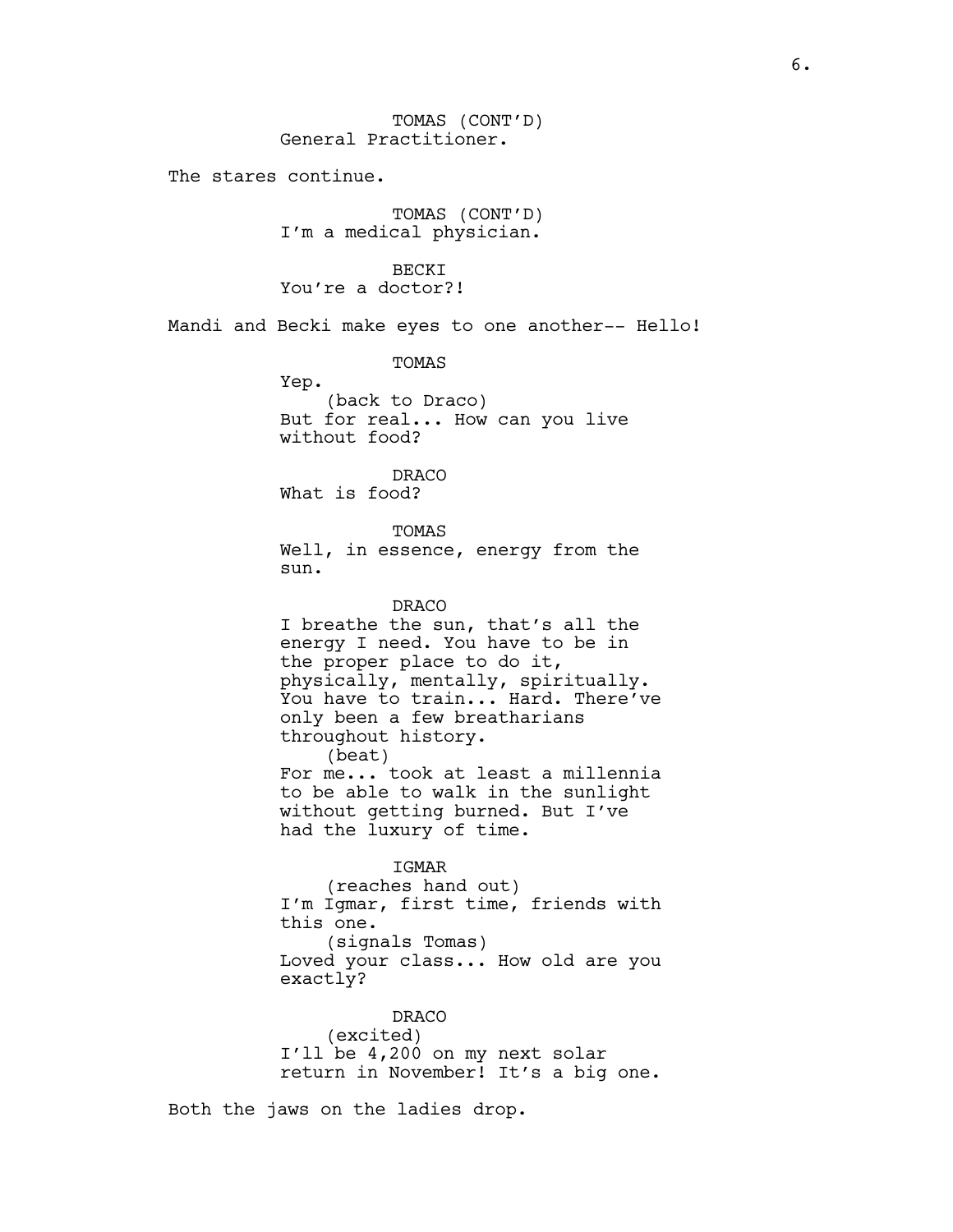**TGMAR** 

Wow... who was the master you studied under?

DRACO (moment of reverence) My beloved Babaji... My savior. He's more of a legend now. History knows him as Mahavatar Babaji Maharaj. He's very elusive.

IGMAR

TOMAS

He is?

DRACO Look'im up and I'll answer any questions you have next time.

'That Guy', A.K.A. JEREMIAH (55), a bearded, pudgy, Venice version of 'The Dude', board shorts and wetsuit top under a silk kimono, emerges from the studio while rolling a joint with one hand and a coffee mug in the other.

He is?

JEREMIAH (to Draco) Where to bud?

DRACO You tell me? Have a good nap?

JEREMIAH Went deep this time. Bowl movement was top notch. Hope I didn't bust yer pipes.

The gals look like they've just smelled sulfur.

Jeremiah looks up to Draco's groupies.

JEREMIAH (CONT'D) Hope I didn't snore too loud.

DRACO I keep telling you man, I take that as a compliment!

TOMAS I'll bring my otoscope next time and take a gander at those sinuses.

JEREMIAH Sweet. D.B.'s been trying to cure me through yoga.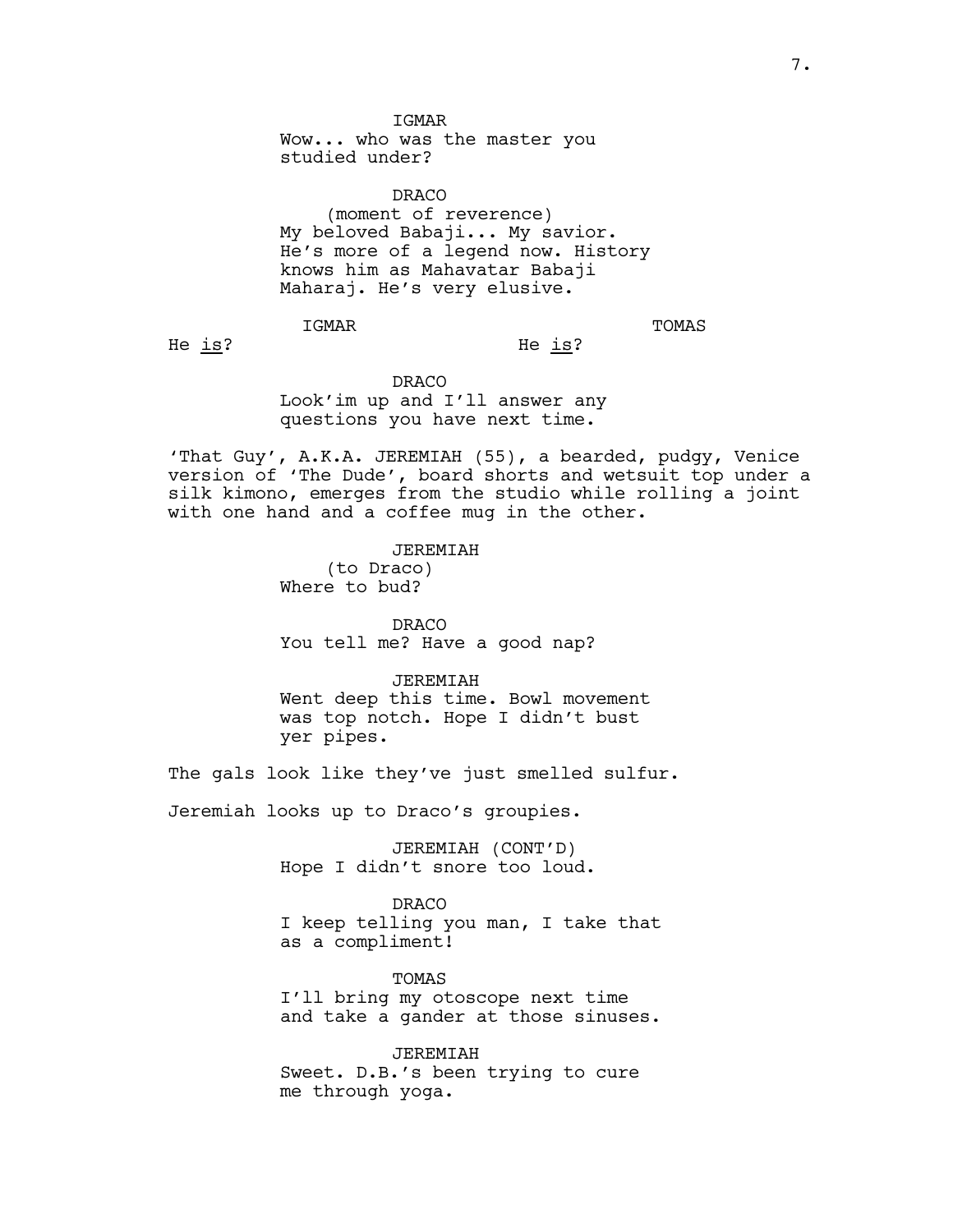DRACO If you'd stick to the kriyas I gave ya... poof! All better.

JEREMIAH Eh. Can't I just take a pill?

Draco shakes his head. He throws an arm around Jeremiah who's lighting the joint now.

> DRACO Well, I hope you all have a wonderful day! And maybe we'll see you again... (points to) Mandi. Becki. Igmar. I won't forget! See ya Friday Tomas!

A man in a CHEWBACCA COSTUME rides by on a UNICYCLE. He BLARES TCHAIKOVSKY from a BACKPACK SPEAKER.

TOMAS

Cheers!

**MANDT** (to Tomas) So what hospital are you at?

BECKI (to Igmar) What do you do?!

Draco and Jeremiah begin to saunter down the boardwalk.

# **EXT. VENICE BOARDWALK - A COUPLE DOORS DOWN - CONTINUOUS**

A salty, aproned old timer, BREN BIEDERMEIER (60's), bad combover, short, fat, thin mustache, rages out of the restaurant next to the studio after them.

> BREN BLANK! How many times do I have to tell you?!

Draco places his palms together, turns to face the nag who stops at a distance-- inferiority complex and all.

> DRACO (deep inhale) It's Blaaahnc--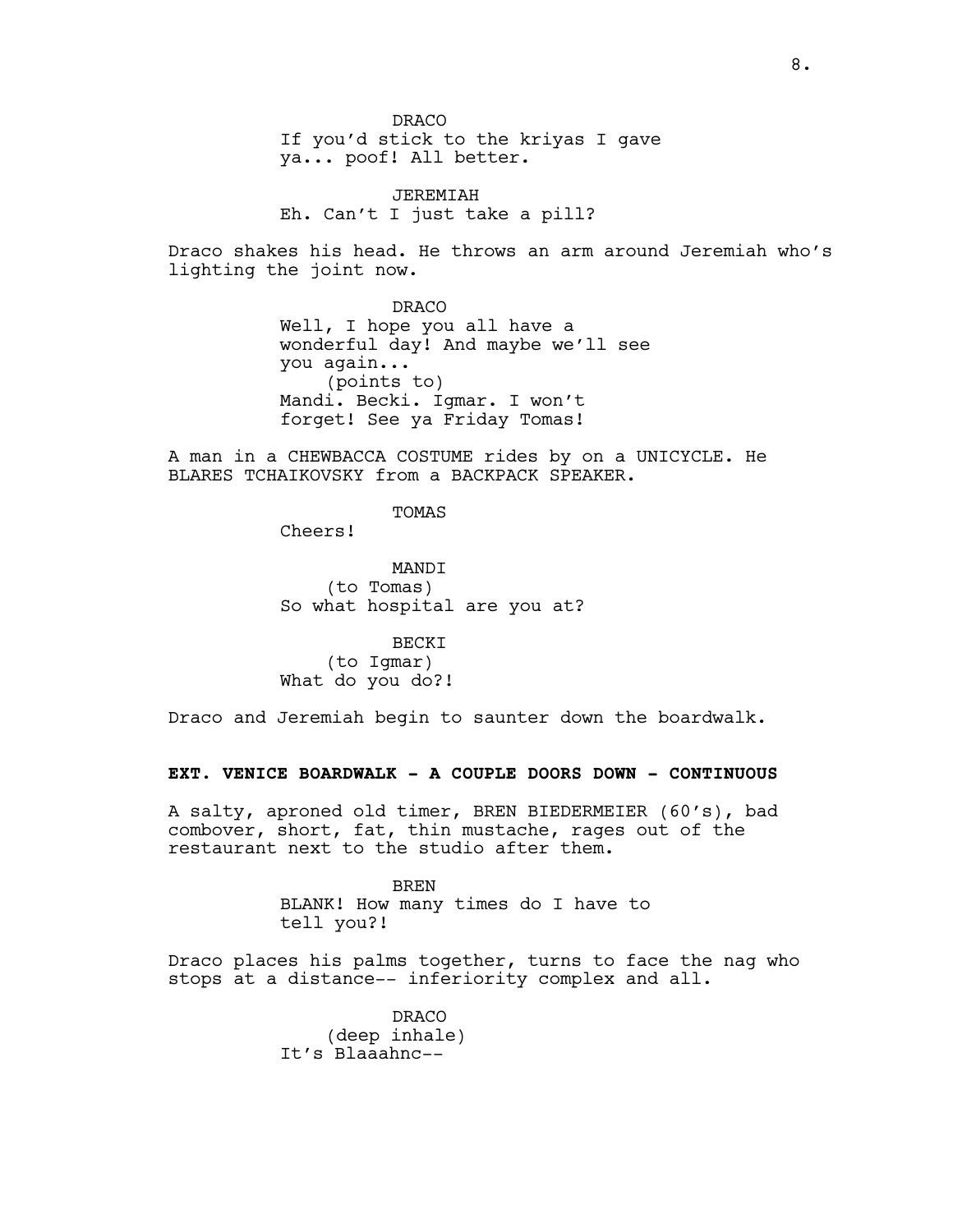BREN (out of breath already) Blank, Blanc what's the difference?!

DRACO You know it's Blanc--

BREN

How many times do I have to tell you not to leave fruit by the door?!

DRACO It's an offering. It's sacred--

BREN

I don't care! It attracts the bums! How'm I s'posed to run a successful restaurant with bums all over the stoop next door?!

DRACO

Dude, it's Venice. Get over it.

BREN It attracts the rats!

DRACO Well which is it, are rats or homeless people eating it?

# BREN

Both!

DRACO Well then we should get the health department in right away!

Bren's right eye twitches. He holds in something fierce.

DRACO (CONT'D) Let me know when's a good time for you.

Draco bows, turns to Jeremiah.

DRACO (CONT'D) Onwards good sir?

JEREMIAH

Onwards!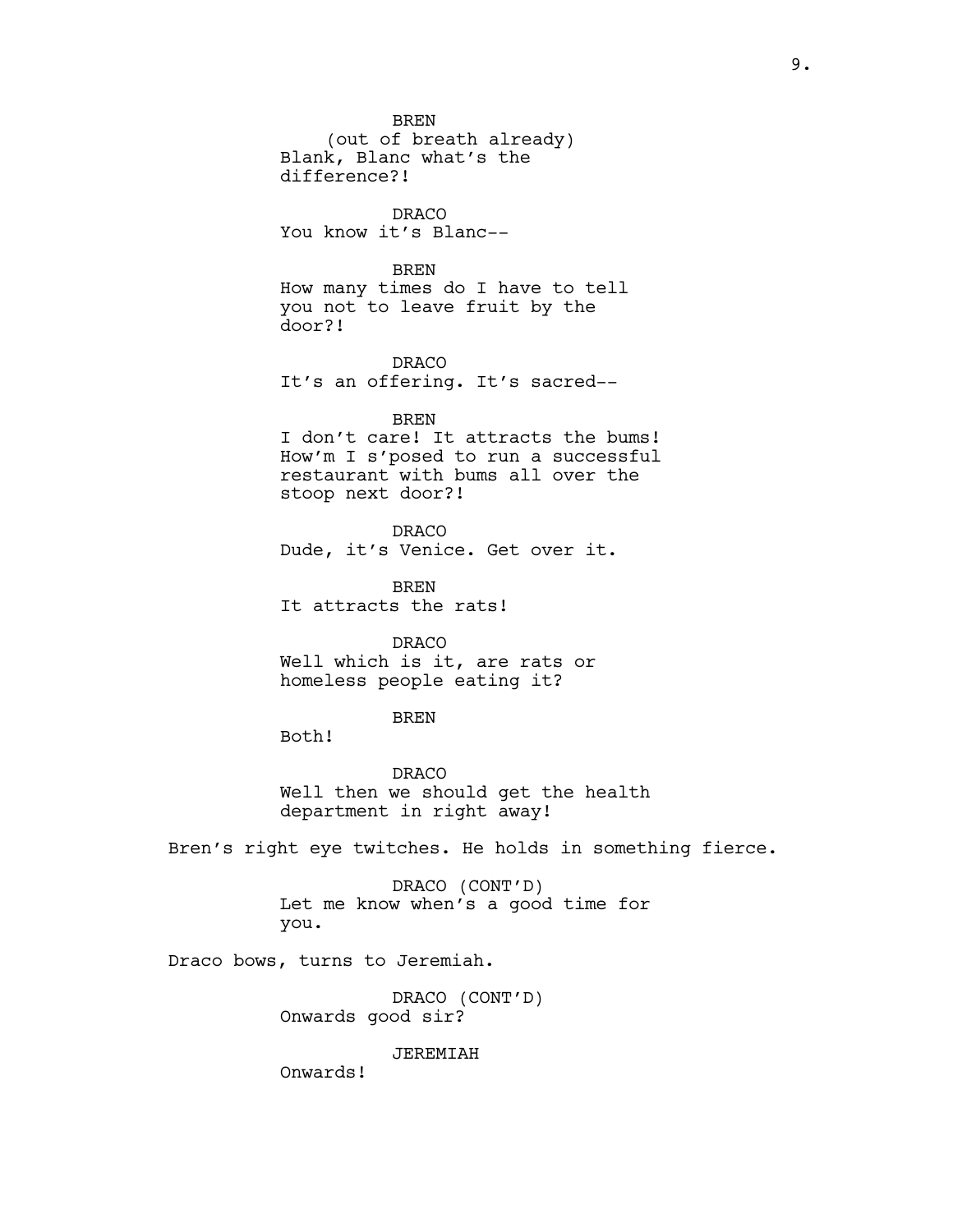# **EXT. VENICE BOARDWALK - DAY**

Sites of Venice (skatepark/Windward Ave/Muscle Beach) as Draco and Jeremiah talk shop.

# JEREMIAH

That quy man...

DRACO Needs the stick removed from his ass.

JEREMIAH (shakes head) He don't belong in Venice!

Both heads turn when a crew of gorgeous women roll by dancing on skates; one with a BOOMBOX on her shoulder.

> JEREMIAH (CONT'D) Women always be lookin' for the next fish.

DRACO Some things never change.

JEREMIAH I imagine it's gotten worse?

They stop by,

# **INT. ZELDA'S CAFE - DAY**

Jeremiah pays for a sandwich to go. The ECCENTRIC CASHIER refills his empty coffee mug.

> DRACO There's three types of women my friend... independent, codependent and dependent-- Them's the worst kind.

JEREMIAH Dependent?

DRACO

Correct.

# **EXT. ZELDA'S CAFE - DAY**

Jeremiah scarfs down his food as they walk.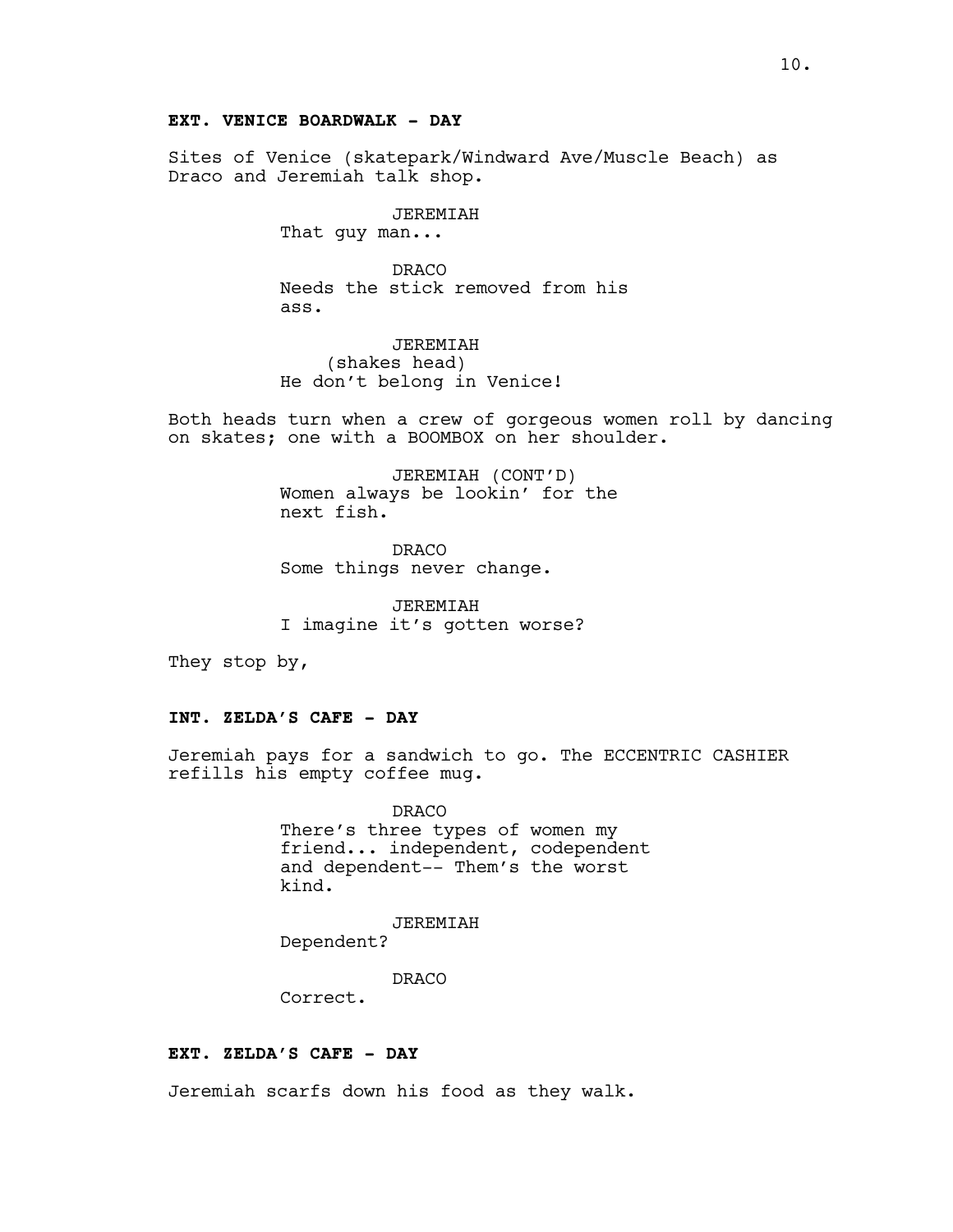JEREMIAH (mouthful) I'm like a moth to a flame.

DRACO Yeaaah, it's always been bad.

JEREMIAH 'Specially in this town. Ever taken the love plunge?

# **EXT. VENICE BEACH - CONTINUOUS**

A beat as they traverse a grass dune onto the beach. Draco steps on something sharp in the sand.

He bends down to uncover a small metal SEPTAGRAM KEYCHAIN. He brushes away the sand.

# DRACO

Once.

He wraps his fingers around it, clutches it in his hand. He looks to the ocean.

Sssssssss - a light SEAR.

# JEREMIAH How'd that go?

Draco stands. Takes a LINEN SHAWL out of his SATCHEL, wraps the keychain and bags it. They continue to the shore.

> DRACO Became a vampire.

JEREMIAH Soooo... not great-- (re: burning palm) I thought you were over that.

DRACO

(pumps hand/it heals) Eh, some metals still react-- Depends on how you look at it. I'm here now.

JEREMIAH Yeah but you can't enjoy food or drink--

DRACO I drink alkalized water...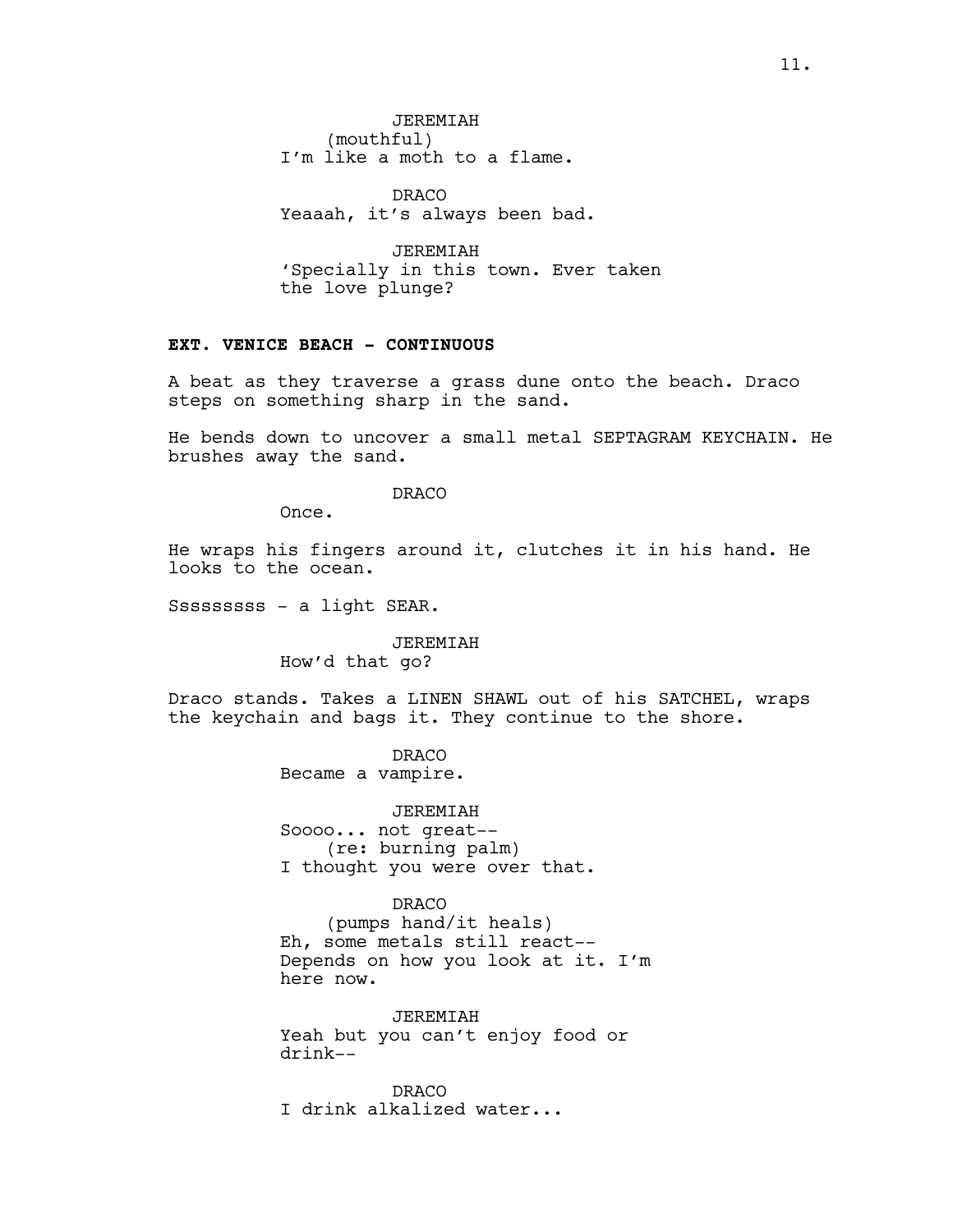**JEREMIAH** 

You know what I mean. If I couldn't have my sandwich and a coffee every day--

DRACO The things humans crave you mean?

#### JEREMIAH

Precisely.

#### DRACO

That love has powered me through the ages. No one compares.

JEREMIAH Guess I just can't imagine it. Never been in that state of mind. When was the last time you--

Jeremiah thrusts his hips forward a few times.

DRACO (laughs) I tried to lose myself in sex... it's been a while. Truth is, I gave it up to walk in the sun.

JEREMIAH WAIT! WHAT?-- You're tellin' me. It's been a couple thousand years?!

DRACO Give or take.

**JEREMIAH** You've re-virginized yourself!

# **EXT. VENICE SHORELINE - CONTINUOUS**

They take a seat on the sand and watch the surfers.

JEREMIAH Sheeeet man! How'd I not know this?

DRACO Never came up.

JEREMIAH I just assumed--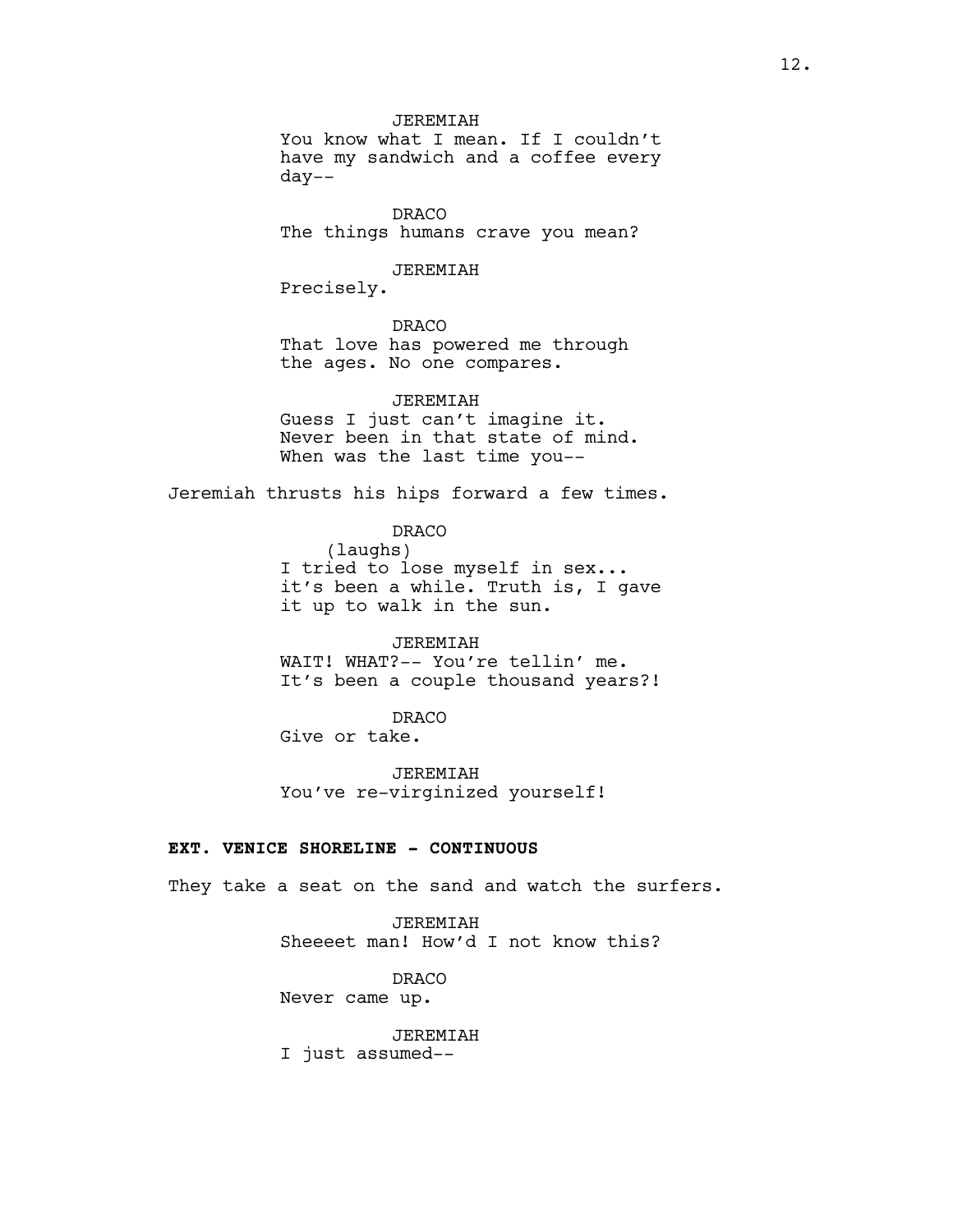DRACO

Oh I had enough lust for the ages. Don't forget, I had a couple thousand years before Babaji... Trying to find that connection with another.

#### JEREMIAH

Huh.

(beat) I guess I just thought of vampires and sex as one and the same!

DRACO Tantra my friend... tantra's where it's at. But the ladies they do try!-- It's almost a challenge.

JEREMIAH Well shit dude, teach a man to fish!

DRACO Show me you can stick to those sinus kriyas and we'll talk!

JEREMIAH (nods) Alright, alright, okay.

Further down, a FRANTIC MOTHER races out of the water with her child in her arms-- they're almost the same size.

> FRANTIC MOTHER HELP! HELP!

> > JEREMIAH

Now what?

Draco's up.

DRACO

Come on!

Even when Jeremiah's quick, he's slow.

#### **EXT. VENICE SHORELINE - FURTHER DOWN - MOMENTS LATER**

A WOMAN obscured by a LARGE HAT and SUNGLASSES arrives to the scene first. She wears dark sweats.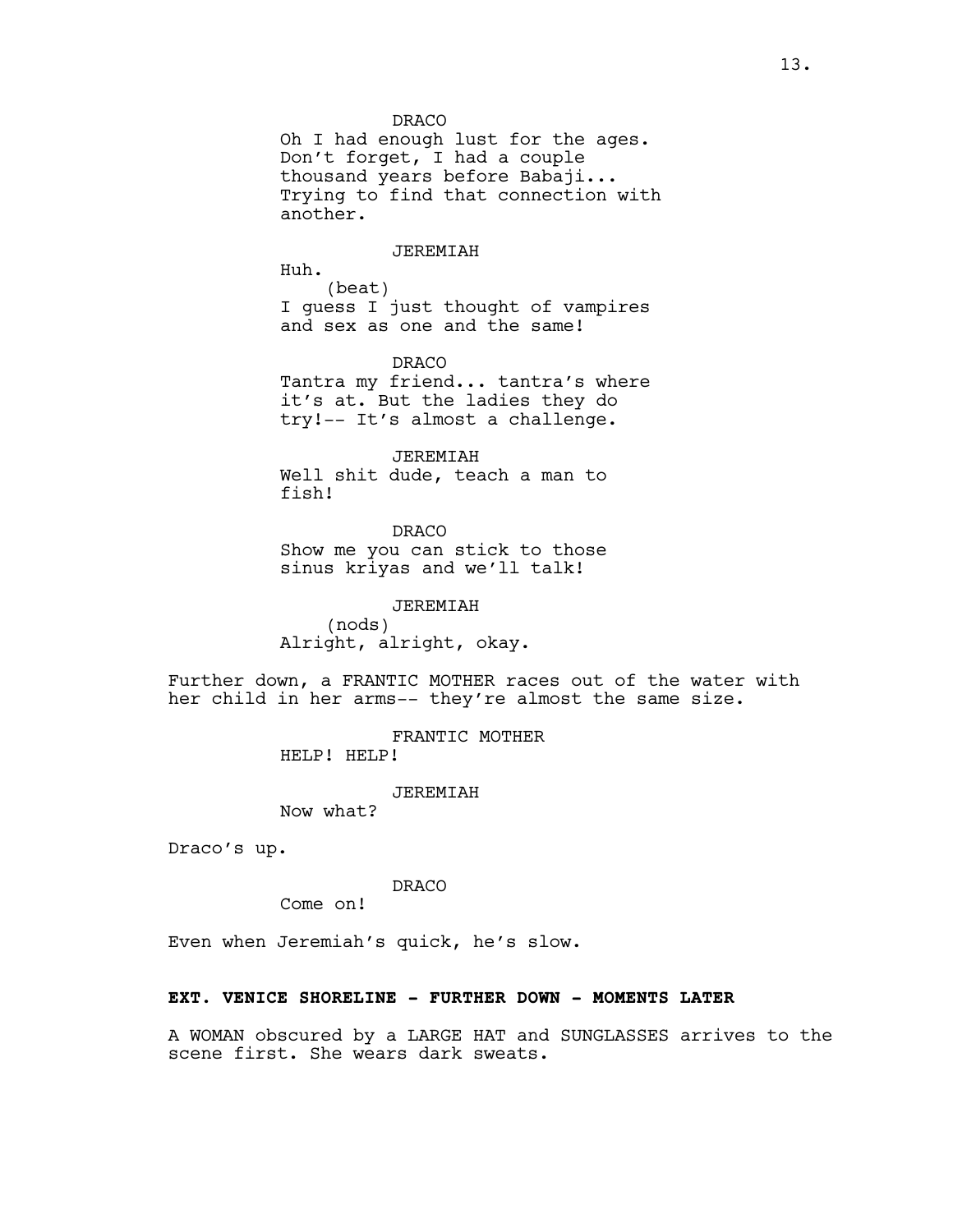The Mother, BETHESDA PRIESTLY (36), trophy wife, passes out as her son, ELVIS PRIESTLY (8), thin and lanky, is unconscious and suffers a deep bite on his upper thigh.

The mysterious, shadowed Woman does CPR while trying to apply pressure to the wound. Draco drops to his knees in the sand.

> DRACO What can I do?!

#### MINNIE TAKE OVER!

Draco leans in, hesitates, as DOCTOR MINNIE MURRAY (33), a unique, quiet, beauty, rips off her LONG SLEEVE HENLEY, her hat and sunglasses go with it. She creates a tourniquet with her shirt-- now in a braless fitted camisole behind Draco.

# MINNIE (CONT'D)

DO IT!

Draco begins to blow air into the boys lungs. He glances down to the BLOOD streaming from the Elvis' leg; eyes widen; licks his lips; shakes his head; back to CPR.

Minnie's back down to wrap the leg. Jeremiah arrives.

MINNIE (CONT'D) CALL NINE ONE ONE!

#### JEREMIAH

Okay! (to wristwatch) SIRI! CALL NINE NINE ONE!

Jeremiah 'runs' toward a distant lifeguard truck.

Minnie flips her phone-- yes she still has one of those.

MINNIE

Idiot.

DRACO (between breaths) He. Means. Well.

**MINNIE** (to Draco) Focus! (into cell) Yes I have an emergency at... (looks around) ...The rainbow lifeguard tower on Venice Beach.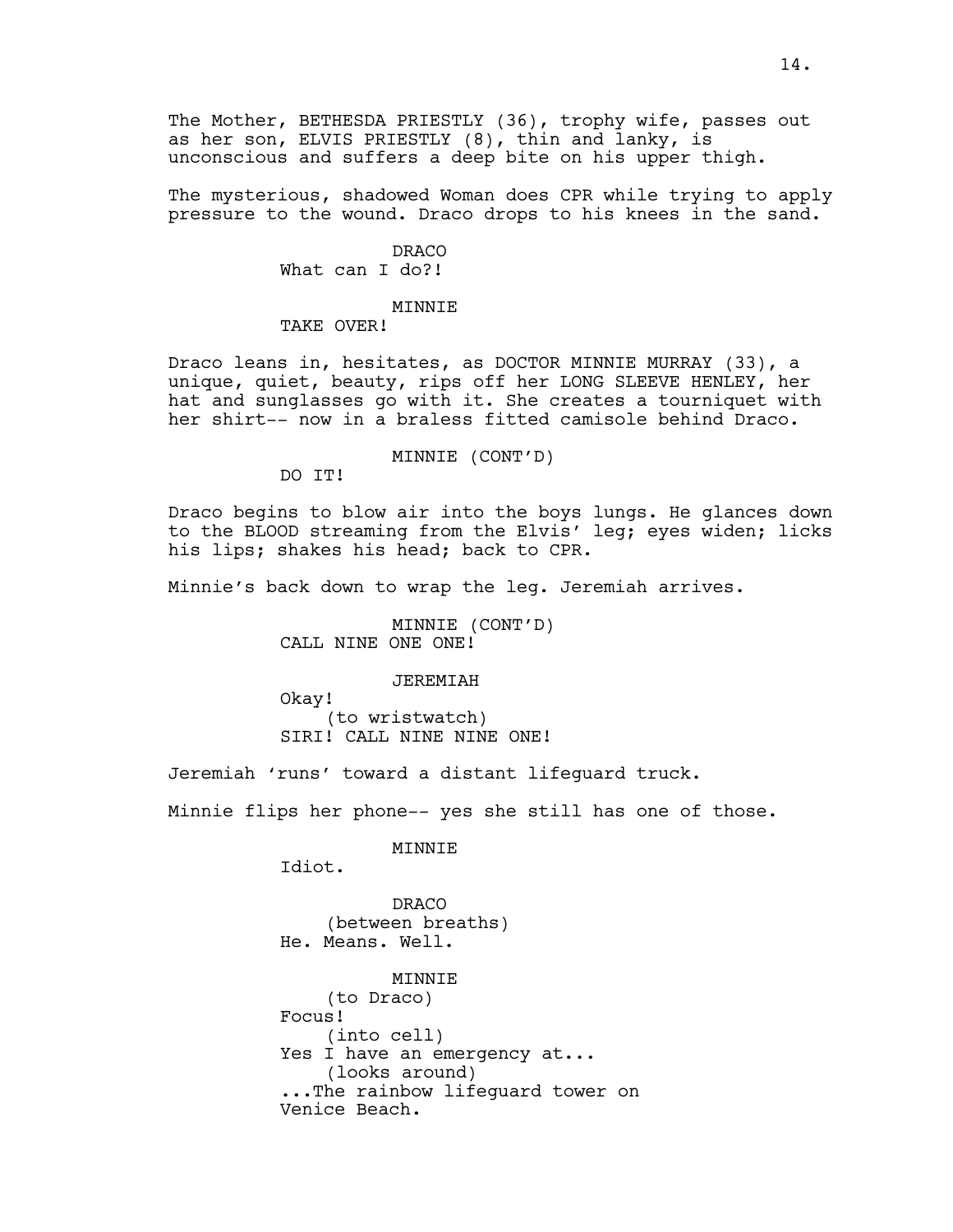(responding) Maybe shark? Victim is a minor, unresponsive, CPR being performed. We need a helivac NOW. Deep perforation into upper right quad--

Elvis starts to cough up water.

MINNIE (CONT'D) (a double take) He's responsive.

Minnie continues on the phone. Draco brushes Elvis' hair back, laughs and cries-- tears are tinted a light RED.

> DRACO I-I saved you! Oh I saved you!

Draco kisses Elvis' forehead; leans back to look into the boys eyes as they open to see Draco's FANGED SMILE.

#### ELVIS AHHHHHHHHHHHHH!!!

Minnie winces, turns away from the screaming-- as far as she can go while still holding pressure. She tries to relay info.

Bethesda comes to; scurries on her hands and knees to her son. Draco looks up to her, fangs and all. She passes out.

#### MINNIE

Mom's down again.

Draco grabs Elvis' arm and applies his fingers to pressure points. The boy passes out.

DRACO

(sotto to Elvis) Acupressure points-- this is how we did surgery back in the day.

Minnie looks back-- Draco bolts up, shrugs with one hand, smiling; blots his lips together. This is the first time he meets Minnie's gaze. His eyes widen, mouth releases, eyes roll up into his head-- Draco passes out; Elvis comes to and looks down to his leg.

# ELVIS AHHHHHHHHHHH!!!

Minnie looks down to an unconscious Draco; holds the phone to her shoulder. Grabs her very large hat; plops it back on.